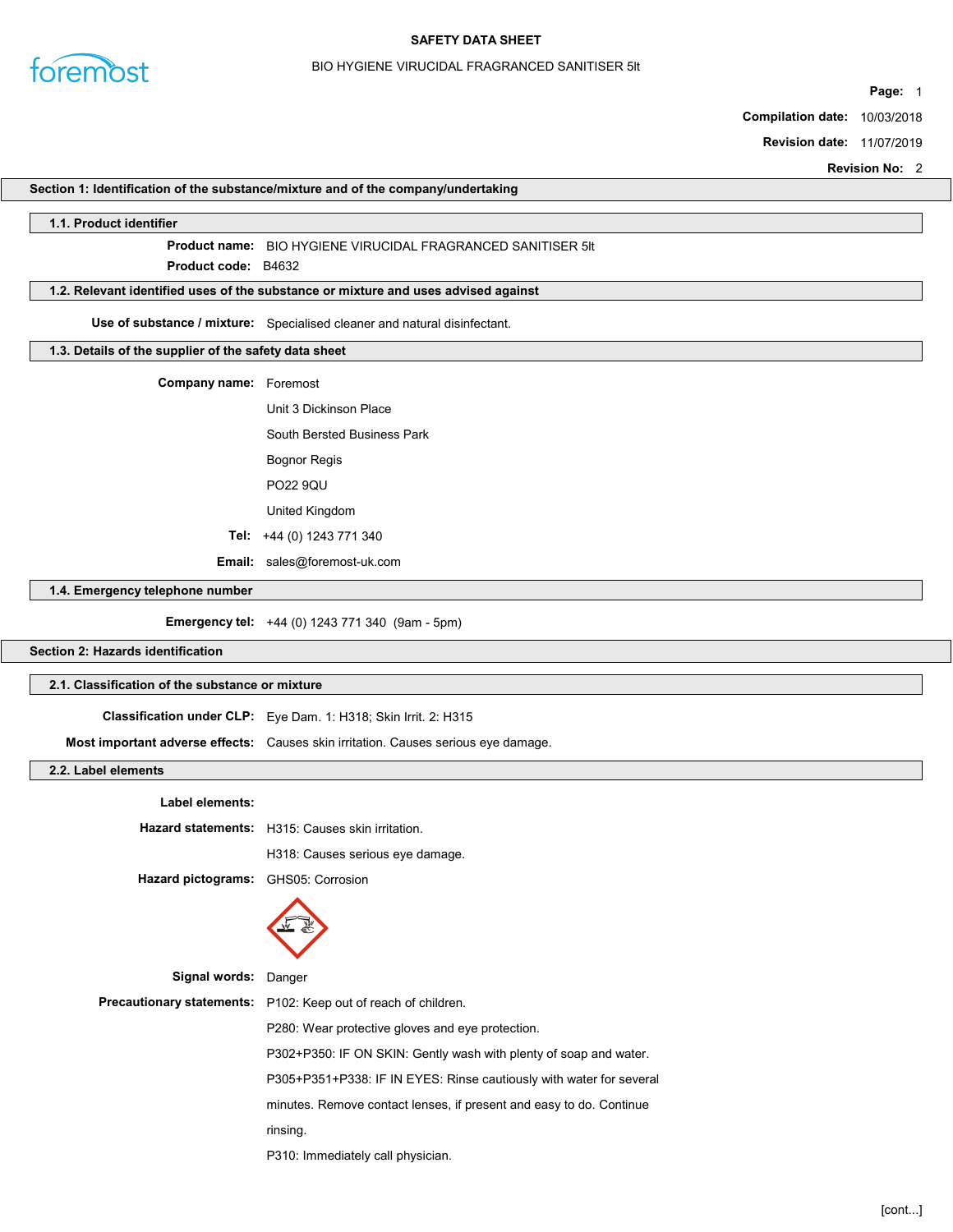#### BIO HYGIENE VIRUCIDAL FRAGRANCED SANITISER 5lt

## 2.3. Other hazards

#### PBT: This product is not identified as a PBT/vPvB substance.

### Section 3: Composition/information on ingredients

### 3.2. Mixtures

### Hazardous ingredients:

## LACTIC ACID

| <b>EINECS</b>                                                   | CAS        | PBT / WEL | <b>CLP Classification</b>                     | Percent |  |  |  |
|-----------------------------------------------------------------|------------|-----------|-----------------------------------------------|---------|--|--|--|
| 201-196-2                                                       | 79-33-4    |           | Skin Irrit. 2: H315; Eye Dam. 1: H318         | 10-30%  |  |  |  |
| ALCOHOLS, C12-14, ETHOXYLATED (1-2,5 EO) SULFATES, SODIUM SALTS |            |           |                                               |         |  |  |  |
| 500-234-8                                                       | 68891-38-3 |           | Skin Irrit. 2: H315; Aquatic Chronic 3: H412; | 5-10%   |  |  |  |
|                                                                 |            |           | Eve Dam. 1: H318                              |         |  |  |  |

### Contains: LACTIC ACID

# Section 4: First aid measures

#### 4.1. Description of first aid measures

Skin contact: Wash immediately with plenty of soap and water. If irritation develops seek

medical advice.

Eye contact: Bathe the eye with running water for 15 minutes. Consult a doctor.

Ingestion: Rinse mouth and throat with water and give sips of water to drink.

Inhalation: Remove victim to fresh air.

### 4.2. Most important symptoms and effects, both acute and delayed

Skin contact: There may be irritation and redness at the site of contact.

Eye contact: There may be pain and redness. The eyes may water profusely. There may

be severe pain. The vision may become blurred. May cause permanent

damage.

Ingestion: There may be soreness and redness of the mouth and throat. Nausea and stomach pain may occur.

Inhalation: No data available.

Delayed / immediate effects: Immediate effects can be expected after short-term exposure.

### 4.3. Indication of any immediate medical attention and special treatment needed

Immediate / special treatment: Eye bathing equipment should be available on the premises.

Section 5: Fire-fighting measures

5.1. Extinguishing media

Extinguishing media: Suitable extinguishing media for the surrounding fire should be used. Use

water spray to cool containers.

Page: 2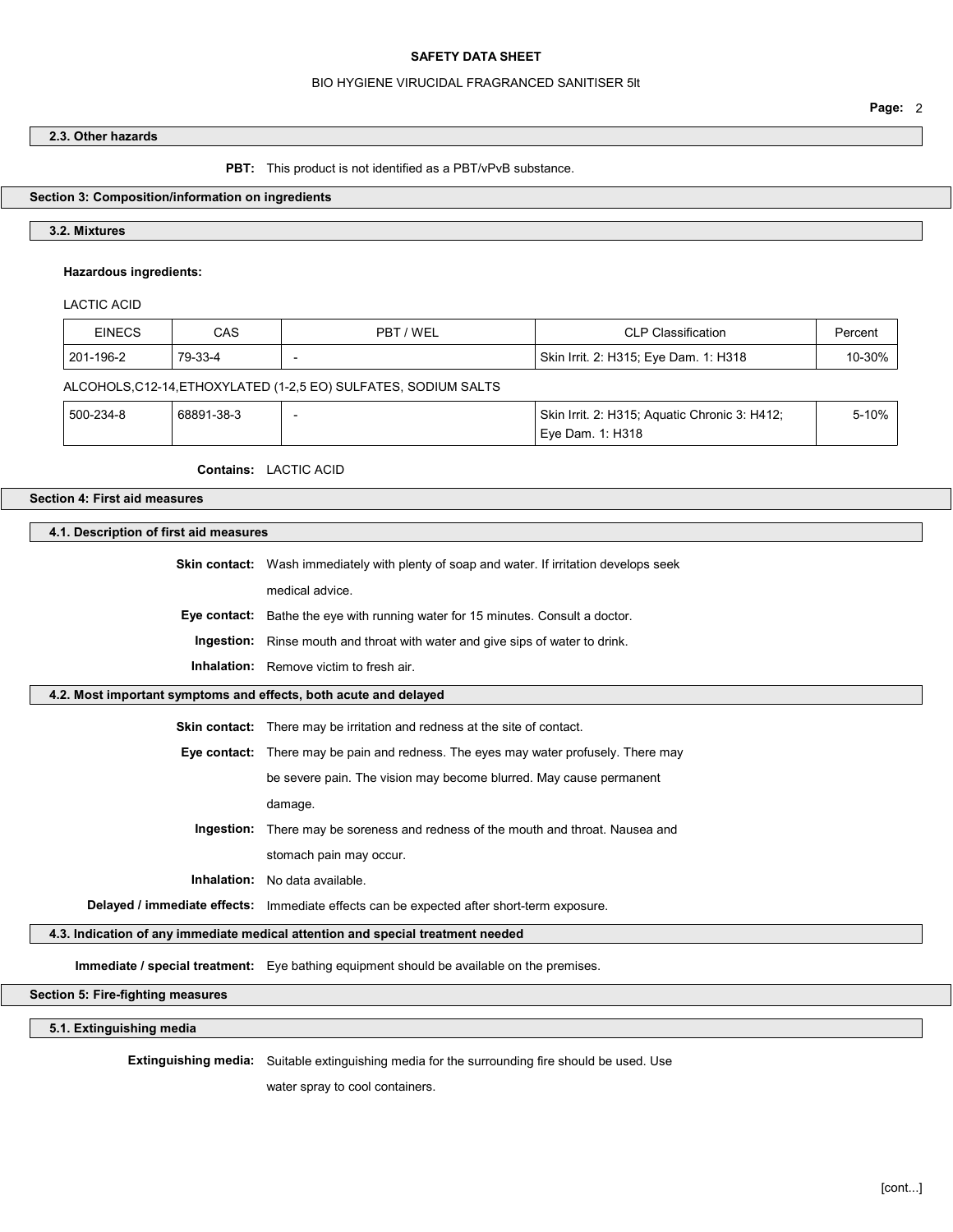#### BIO HYGIENE VIRUCIDAL FRAGRANCED SANITISER 5lt

Page: 3

## 5.2. Special hazards arising from the substance or mixture

#### Exposure hazards: Not applicable.

5.3. Advice for fire-fighters

Advice for fire-fighters: Wear self-contained breathing apparatus. Wear protective clothing to

prevent contact with skin and eyes.

#### Section 6: Accidental release measures

## 6.1. Personal precautions, protective equipment and emergency procedures

Personal precautions: Refer to section 8 of SDS for personal protection details.

6.2. Environmental precautions

Environmental precautions: No special environmental concerns.

## 6.3. Methods and material for containment and cleaning up

Clean-up procedures: Wash down the drain with large amounts of water.

6.4. Reference to other sections

Reference to other sections: Refer to section 8 of SDS.

Section 7: Handling and storage

7.1. Precautions for safe handling

Handling requirements: Avoid direct contact with the substance. Ensure there is sufficient

ventilation of the area.

#### 7.2. Conditions for safe storage, including any incompatibilities

Storage conditions: Store in a cool, well ventilated area. Keep container tightly closed.

7.3. Specific end use(s)

Specific end use(s): No data available.

# Section 8: Exposure controls/personal protection

#### 8.1. Control parameters

Workplace exposure limits: No data available.

DNEL/PNEC Values

DNEL / PNEC No data available.

### 8.2. Exposure controls

Engineering measures: Not applicable. Respiratory protection: Respiratory protection not required. Hand protection: Nitrile gloves. Eye protection: Safety glasses. Avoid contact with the eyes. Ensure eye bath is to hand. Skin protection: Not applicable.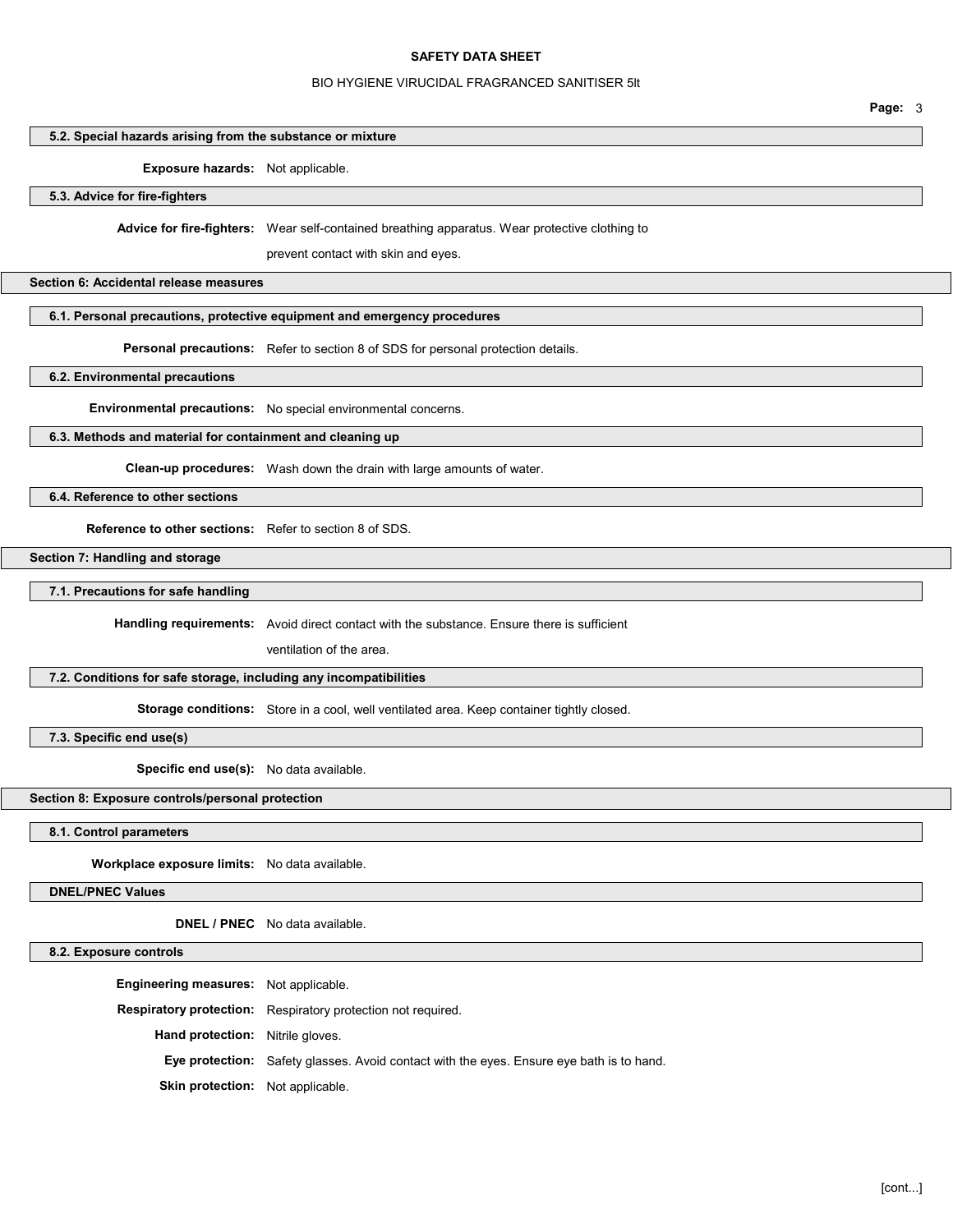### BIO HYGIENE VIRUCIDAL FRAGRANCED SANITISER 5lt

Page: 4

## Section 9: Physical and chemical properties

| 9.1. Information on basic physical and chemical properties |                                                                                                   |                                  |  |  |
|------------------------------------------------------------|---------------------------------------------------------------------------------------------------|----------------------------------|--|--|
| <b>State: Liquid</b>                                       |                                                                                                   |                                  |  |  |
|                                                            | <b>Colour:</b> Colourless                                                                         |                                  |  |  |
|                                                            | <b>Odour:</b> Pleasant                                                                            |                                  |  |  |
| Evaporation rate: No data available.                       |                                                                                                   |                                  |  |  |
|                                                            | <b>Oxidising:</b> No data available.                                                              |                                  |  |  |
| <b>Solubility in water:</b> Soluble                        |                                                                                                   |                                  |  |  |
|                                                            | Viscosity: No data available.                                                                     |                                  |  |  |
| Boiling point/range $\textdegree$ C: >100                  | Melting point/range $°C: >0$                                                                      |                                  |  |  |
| Flammability limits %: lower: No data available.           |                                                                                                   | <b>upper:</b> No data available. |  |  |
|                                                            | Part.coeff. n-octanol/water: No data available.<br>Flash point <sup>o</sup> C: No data available. |                                  |  |  |
| Autoflammability°C: No data available.                     | Vapour pressure: No data available.                                                               |                                  |  |  |
| Relative density: 1.03 g/cm3                               | pH: 3                                                                                             |                                  |  |  |
|                                                            | <b>VOC g/l:</b> No data available.                                                                |                                  |  |  |

9.2. Other information

Other information: No data available.

Section 10: Stability and reactivity

10.1. Reactivity

Reactivity: Stable under recommended transport or storage conditions.

10.2. Chemical stability

Chemical stability: Stable under normal conditions.

10.3. Possibility of hazardous reactions

Hazardous reactions: Hazardous reactions will not occur under normal transport or storage

conditions. Decomposition may occur on exposure to conditions or materials

listed below.

### 10.4. Conditions to avoid

Conditions to avoid: Heat.

10.5. Incompatible materials

Materials to avoid: Strong oxidising agents. Strong acids.

10.6. Hazardous decomposition products

Haz. decomp. products: No data available.

Section 11: Toxicological information

11.1. Information on toxicological effects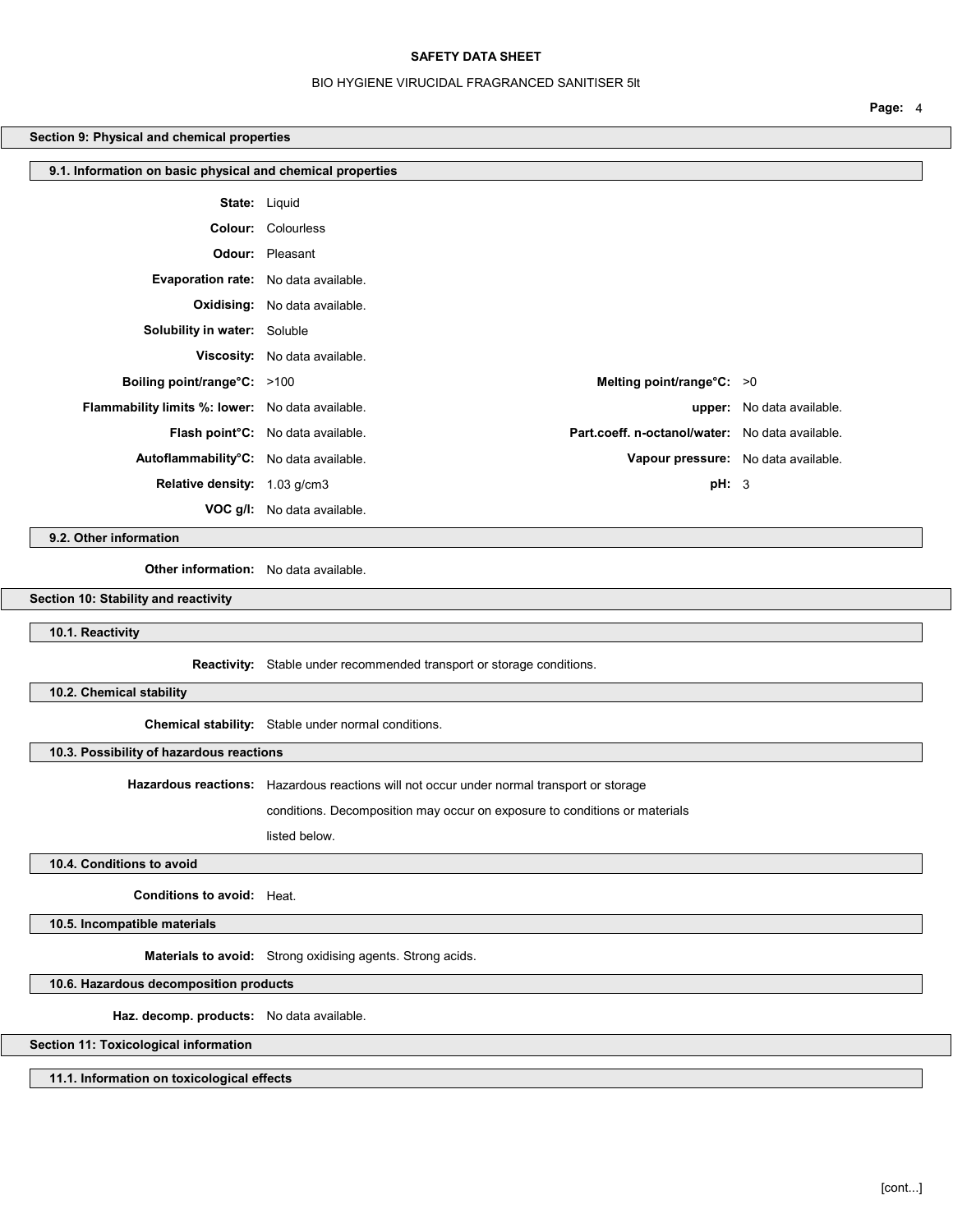## BIO HYGIENE VIRUCIDAL FRAGRANCED SANITISER 5lt

Page: 5

#### Relevant hazards for product:

| Relevant nazards for product:                    |                                                                                            |                                                                    |                                                                                  |  |
|--------------------------------------------------|--------------------------------------------------------------------------------------------|--------------------------------------------------------------------|----------------------------------------------------------------------------------|--|
| Hazard                                           |                                                                                            | Route                                                              | Basis                                                                            |  |
| Skin corrosion/irritation                        |                                                                                            | <b>DRM</b>                                                         | Hazardous: calculated                                                            |  |
| Serious eye damage/irritation                    |                                                                                            | OPT                                                                | Hazardous: calculated                                                            |  |
| Symptoms / routes of exposure                    |                                                                                            |                                                                    |                                                                                  |  |
|                                                  | Skin contact: There may be irritation and redness at the site of contact.                  |                                                                    |                                                                                  |  |
|                                                  | Eye contact: There may be pain and redness. The eyes may water profusely. There may        |                                                                    |                                                                                  |  |
|                                                  |                                                                                            | be severe pain. The vision may become blurred. May cause permanent |                                                                                  |  |
|                                                  | damage.                                                                                    |                                                                    |                                                                                  |  |
|                                                  |                                                                                            |                                                                    | Ingestion: There may be soreness and redness of the mouth and throat. Nausea and |  |
|                                                  |                                                                                            | stomach pain may occur.                                            |                                                                                  |  |
|                                                  | <b>Inhalation:</b> No data available.                                                      |                                                                    |                                                                                  |  |
|                                                  | Delayed / immediate effects: Immediate effects can be expected after short-term exposure.  |                                                                    |                                                                                  |  |
| Section 12: Ecological information               |                                                                                            |                                                                    |                                                                                  |  |
| 12.1. Toxicity                                   |                                                                                            |                                                                    |                                                                                  |  |
| Ecotoxicity values: No data available.           |                                                                                            |                                                                    |                                                                                  |  |
| 12.2. Persistence and degradability              |                                                                                            |                                                                    |                                                                                  |  |
| Persistence and degradability: Biodegradable.    |                                                                                            |                                                                    |                                                                                  |  |
| 12.3. Bioaccumulative potential                  |                                                                                            |                                                                    |                                                                                  |  |
|                                                  | Bioaccumulative potential: No bioaccumulation potential.                                   |                                                                    |                                                                                  |  |
| 12.4. Mobility in soil                           |                                                                                            |                                                                    |                                                                                  |  |
|                                                  | Mobility: Readily absorbed into soil.                                                      |                                                                    |                                                                                  |  |
| 12.5. Results of PBT and vPvB assessment         |                                                                                            |                                                                    |                                                                                  |  |
|                                                  | PBT identification: This product is not identified as a PBT/vPvB substance.                |                                                                    |                                                                                  |  |
| 12.6. Other adverse effects                      |                                                                                            |                                                                    |                                                                                  |  |
| <b>Other adverse effects:</b> No data available. |                                                                                            |                                                                    |                                                                                  |  |
| Section 13: Disposal considerations              |                                                                                            |                                                                    |                                                                                  |  |
| 13.1. Waste treatment methods                    |                                                                                            |                                                                    |                                                                                  |  |
|                                                  | Disposal operations: Small amounts of unwanted product may be flushed with water to sewer. |                                                                    |                                                                                  |  |

Disposal of packaging: Dispose of as normal industrial waste.

NB: The user's attention is drawn to the possible existence of regional or

national regulations regarding disposal.

Section 14: Transport information

Transport class: This product does not require a classification for transport.